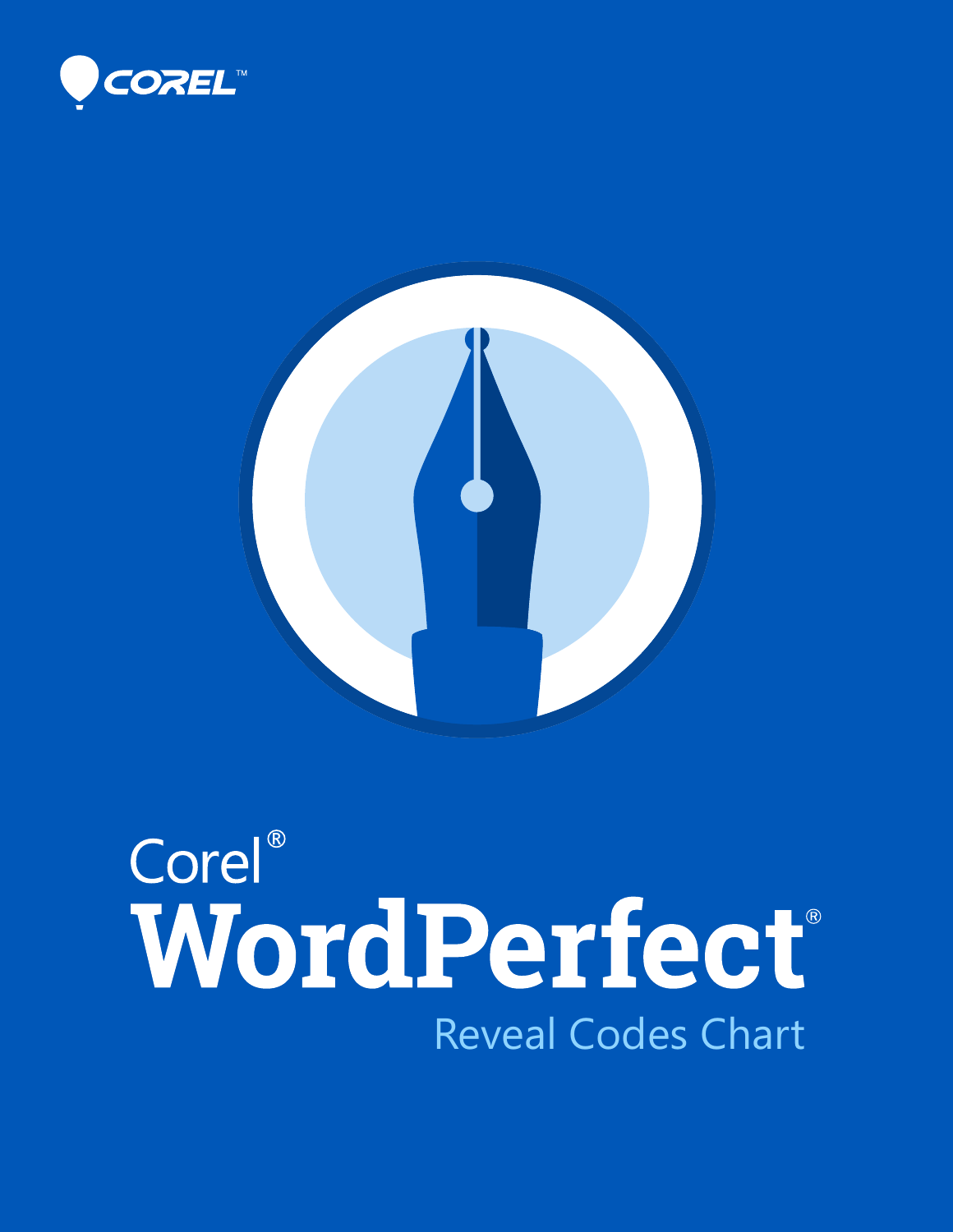## Corel® **WordPerfect OFFICE**

## Reveal Codes Chart

| <b>Reveal Code</b>         | <b>Description</b>                                                                   |
|----------------------------|--------------------------------------------------------------------------------------|
| A                          |                                                                                      |
| Auto Hyphen EOL            | Automatic Hyphen at End of Line - Hyphen inserted by WordPerfect                     |
| B                          |                                                                                      |
| <b>Bar Code</b>            | Bar Code - POSTNET bar code                                                          |
| <b>Binding Width</b>       | Binding Width - Binding width setting                                                |
| <b>Block Pro</b>           | Block Protect - Beginning or end of a text block to keep together across page breaks |
| <b>Bold</b>                | Bold - Turns on or off bold formatting                                               |
| <b>Bookmark</b>            | Bookmark - Document location to which you can quickly return                         |
| <b>Bot Mar</b>             | Bottom Margin - Bottom margin setting                                                |
| Box Num Dec                | Box Number Decrease - Decreases box number by 1                                      |
| <b>Box Num Disp</b>        | Box Number Display - Displays and prints box number                                  |
| Box Num Inc                | Box Number Increase - Increases box number by 1                                      |
| Box Num Meth               | Box Numbering Method - Numbers, letters, or Roman numerals                           |
| Box Num Set                | Box Number Setting - Applies specified box number                                    |
| C                          |                                                                                      |
| Calc Col                   | Calculation Column (Math)                                                            |
| Cancel Hyph                | Cancel Hyphenation - Cancels hyphenation of word                                     |
| Cell                       | Cell - End of table cell                                                             |
| Chap Num Dec               | Chapter Number Decrease - Decreases chapter number by 1                              |
| Chap Num Disp              | Chapter Number Display - Displays and prints chapter number                          |
| Chap Num Inc               | Chapter Number Increase - Increases chapter number by 1                              |
| Chap Num Meth              | Chapter Numbering Method - Numbers, letters, or Roman numerals                       |
| Chap Num Set               | Chapter Number Setting - Applies specified chapter number                            |
| Char Shade Change          | Character Shade Change - Changes character shading                                   |
| Char Style                 | Character Style - Affects characters until turned off                                |
| Cntr Cur Pg                | Center Current Page - Centers current page top to bottom                             |
| Cntr Pgs                   | Center Pages - Begins or ends centering on all pages top to bottom                   |
| Codes to the left are ON   | Style Separator Comment - Separates On codes in paired style definition              |
| Codes to the right are OFF | Style Separator Comment - Separates Off codes in paired style definition             |
| Col Border                 | Column Border - Border definition for text columns                                   |
| Col Def                    | Column Definition - Text column definition                                           |
| Color                      | Color - Text color                                                                   |
| Comment                    | Comment - Non-printable comment                                                      |
| Condl EOP                  | Conditional End of Page - Number of lines to keep together across page break         |
| Count Dec                  | Counter Decrease - Decreases value of counter by 1                                   |
| Count Disp                 | Counter Display - Displays and prints value of counter                               |
| Count Inc                  | Counter Increase - Increases value of counter by 1                                   |
| Count Meth                 | Counter Method - Counter numbering method (numbers, letters, or Roman numerals)      |
| Count Set                  | Counter Number Setting - Counter starts or restarts with the number specified here   |
| D                          |                                                                                      |
| Date                       | Date - Displays and prints current date                                              |
| Date Fmt                   | Date Format - Format setting for dates                                               |
| <b>DBCS Font</b>           | Double-byte Character Set - Font setting for double-byte characters                  |
| <b>DBCS Font Size</b>      | Double-byte Character Set - Font Size setting for double-byte characters             |
| Dbl Und                    | Double Underline - Turns on or off double underline font                             |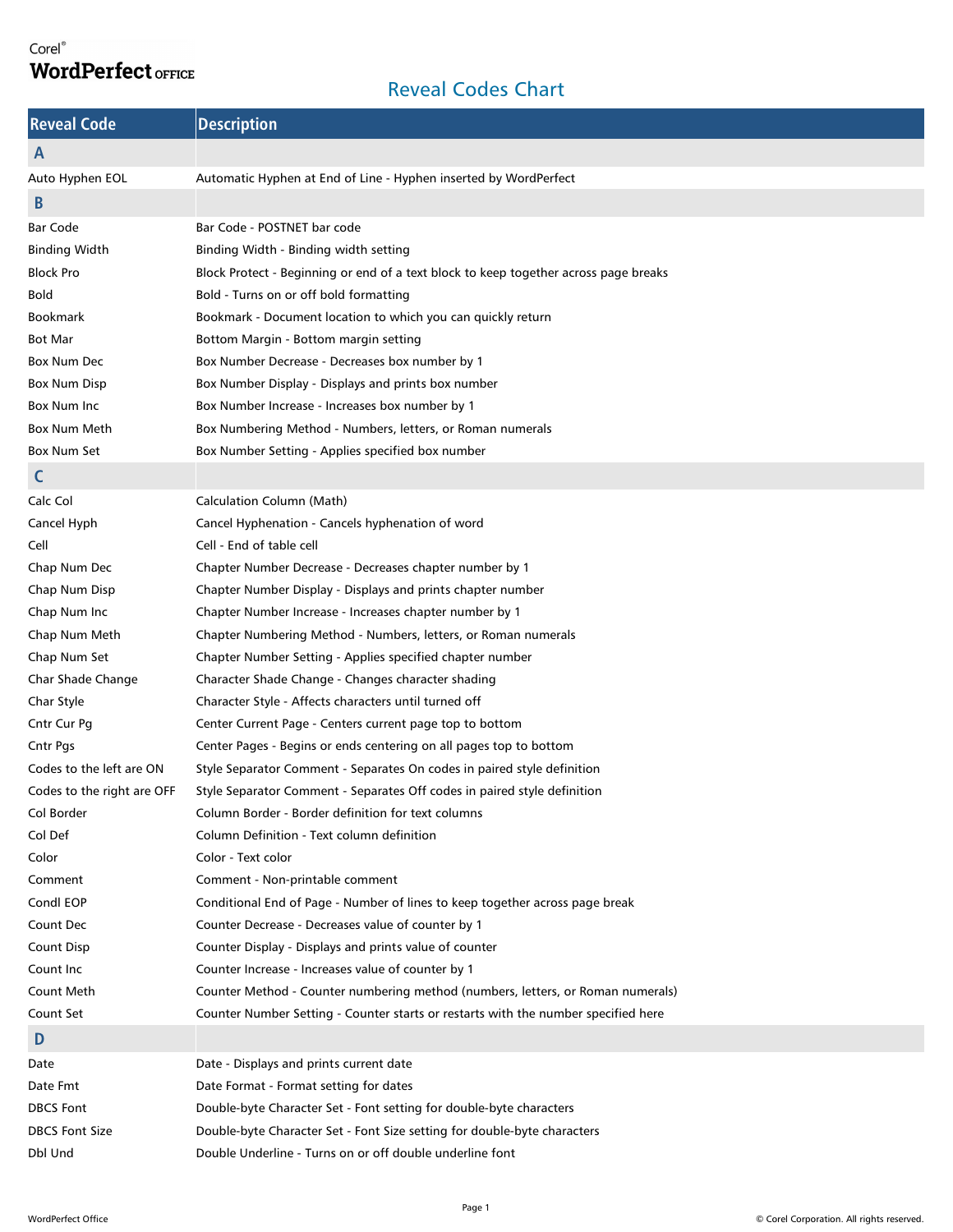| <b>Reveal Code</b>       | <b>Description</b>                                                                                |
|--------------------------|---------------------------------------------------------------------------------------------------|
| D (continued)            |                                                                                                   |
| DDE Link Begin           | DDE Link Begin - Beginning of Dynamic Data Exchange (DDE) link                                    |
| <b>DDE Link End</b>      | DDE Link End - End of Dynamic Data Exchange (DDE) link                                            |
| Dec/Align Char           | Decimal/Alignment Character - Character used for decimals (Math) and alignment (Tab)              |
| Def Mark                 | Definition Marker - Format or location of index, list, table of contents, or table of authorities |
| Delay                    | Delay - Specifies the number of pages to skip before applying codes                               |
| Delay Codes              | Delay codes - Specifies where codes become effective                                              |
| Deletion                 | Start of content deletion area                                                                    |
| Do Grand Total           | Do Grand Total - Calculates a grand total (Math)                                                  |
| Do Subtot                | Do Subtotal - Calculates a subtotal (Math)                                                        |
| Do Total                 | Do Total - Calculates a total (Math)                                                              |
| Dot Lead Char            | Dot Leader Character - Character used for dot leader                                              |
| Dropcap Definition       | Dropcap Definition - Affects one or more characters at the beginning of a paragraph               |
| Е                        |                                                                                                   |
| End Num Place Hold       | End of number placeholder                                                                         |
| Endnote                  | Endnote - Endnote text                                                                            |
| Endnote Min              | Endnote Minimum - Minimum vertical space that is available for endnotes at the bottom of a page   |
| Endnote Num Dec          | Endnote Number Decrease - Decreases endnote number by 1                                           |
| <b>Endnote Num Disp</b>  | Endnote Number Display - Displays and prints endnote number                                       |
| Endnote Num Inc          | Endnote Number Increase - Increases endnote number by 1                                           |
| Endnote Num Meth         | Endnote Numbering Method - Numbers, letters, Roman numerals or characters                         |
| <b>Endnote Num Set</b>   | Endnote Number Setting - Applies specified endnote number                                         |
| <b>Endnote Placement</b> | Endnote Placement - Endnotes begin printing here                                                  |
| <b>Endnote Space</b>     | Endnote Space - Space between endnotes                                                            |
| Exit Hyph                | Disables hyphenation                                                                              |
| Ext Large                | Extra Large - Turns on or off extra large font size                                               |
| F                        |                                                                                                   |
| <b>Fancy Border</b>      | An ornamental border around content                                                               |
| Filename                 | Filename - Filename, or path and filename, of the current file                                    |
| Fine                     | Fine - Turns on or off fine font size                                                             |
| First Ln Ind             | First Line Indent - Specifies size of indentation in first line of paragraph                      |
| Flt Cell                 | Floating table cell                                                                               |
| Font                     | Font - Sets font (typeface)                                                                       |
| <b>Font Size</b>         | Font Size - Sets font size                                                                        |
| Footer A                 | Footer A - Footer A on or off                                                                     |
| Footer B                 | Footer B - Footer B on or off                                                                     |
| Footer Sep               | Footer Separator - Distance between text and footer                                               |
| Footnote                 | Footnote - Footnote text                                                                          |
| Footnote Cont Msg        | Footnote Continued Message - Prints message when footnote spans page break                        |
| Footnote Min             | Footnote Minimum - Minimum vertical space available for footnotes at the bottom of a page         |
| Footnote Num Dec         | Footnote Number Decrease - Decreases footnote number by 1                                         |
| Footnote Num Disp        | Footnote Number Display - Displays and prints footnote number                                     |
| Footnote Num Each Pg     | Footnote Numbering Each Page - Restarts footnote numbering on each page                           |
| Footnote Num Inc         | Footnote Number Increase - Increases footnote number by 1                                         |
| Footnote Num Meth        | Footnote Numbering Method - Numbers, letters, Roman numerals or characters                        |
| Footnote Num Set         | Footnote Number Setting - Applies specified footnote number                                       |
| Footnote Sep Ln          | Footnote Separator Line - Line between footnotes and text                                         |
| <b>Footnote Space</b>    | Footnote Space - Space between footnotes                                                          |
|                          |                                                                                                   |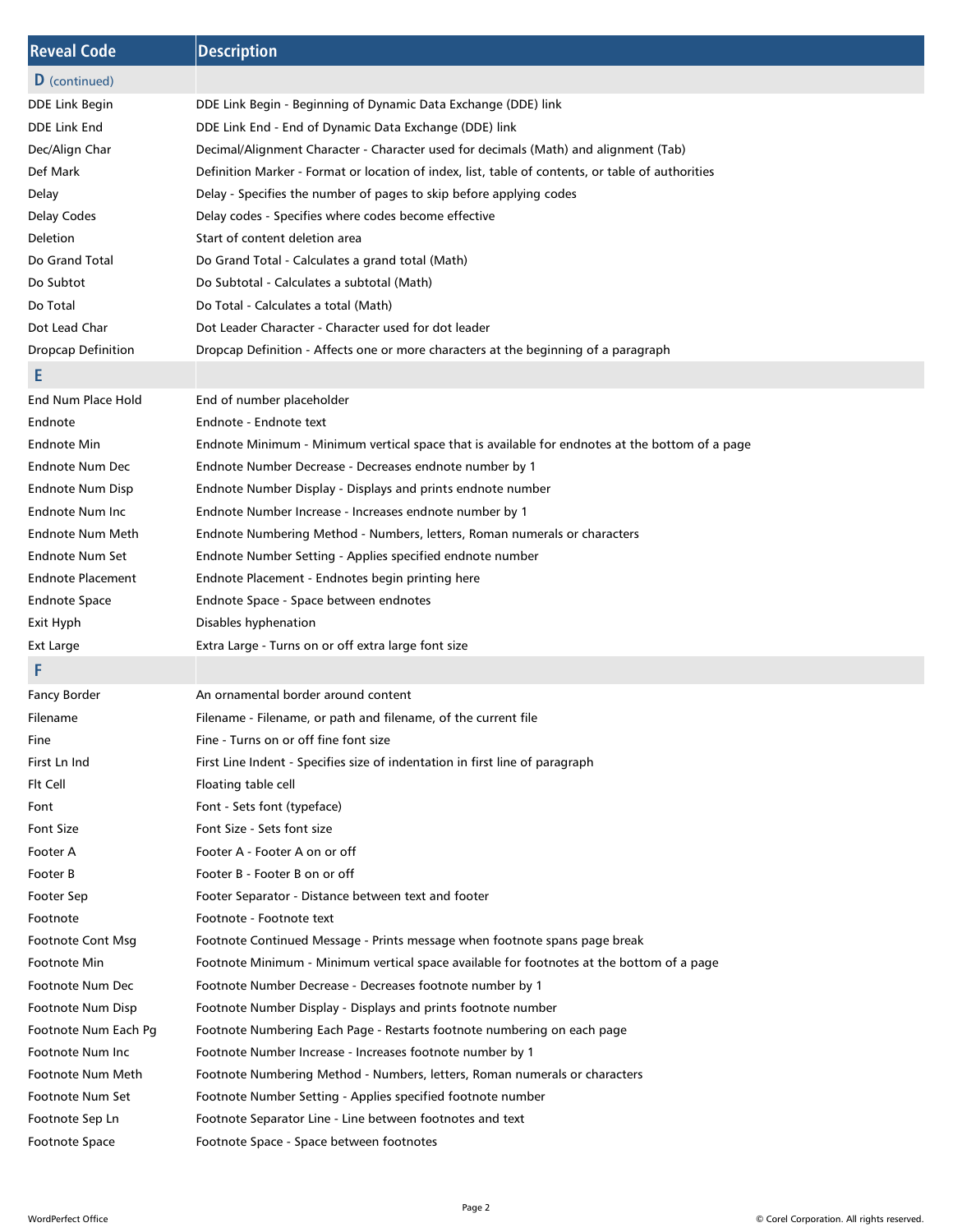| <b>Reveal Code</b>   | <b>Description</b>                                                                                                  |
|----------------------|---------------------------------------------------------------------------------------------------------------------|
| <b>F</b> (continued) |                                                                                                                     |
| Footnote Txt Pos     | Footnote Text Position - Position of footnotes on page                                                              |
| Formatted Pg Num     | Formatted Page Number - Page number in current format with accompanying text                                        |
| G                    |                                                                                                                     |
| Gen Num Place Hold   | Generates number placeholder                                                                                        |
| Graph Line           | Graphics Line - Horizontal or vertical graphics line                                                                |
| н                    |                                                                                                                     |
| HAdv                 | Horizontal Advance - Horizontal advance from left of page to position specified                                     |
| HCol                 | Hard Column - Hard column break                                                                                     |
| HCol-SPg             | Hard Column Soft Page - Soft page break at a hard column break                                                      |
| Header A             | Header A - Header A on or off                                                                                       |
| Header B             | Header B - Header B on or off                                                                                       |
| Header Sep           | Header Separator - Distance between text and header                                                                 |
| Hidden               | Text marked as hidden                                                                                               |
| Hidden Txt           | Hidden Text - Hidden text in outline body or table cell                                                             |
| Highlight            | Highlight - Turns text highlighting on or off                                                                       |
| HPg                  | Hard Page - Hard page break                                                                                         |
| HRow-HCol            | Hard Row Hard Column - Hard table row and hard column break                                                         |
| HRow-HCol-SPg        | Hard Row Hard Column Soft Page - Hard table row, hard column break, and a soft page break                           |
| HRow-HPg             | Hard Row Hard Page - Hard table row and hard page break                                                             |
| HRt                  | Hard Return - End of paragraph                                                                                      |
| HRt-SCol             | Hard Return Soft Column - Soft column break at a hard return                                                        |
| HRt-SPg              | Hard Return Soft Page - Soft page break at a hard return                                                            |
| HSpace               | Hard Space - Keeps words together on same line                                                                      |
| Hyperlink            | Hyperlink - Beginning or end of hyperlink                                                                           |
| Hyph                 | Hyphenation - Turns hyphenation on or off                                                                           |
| Hyph SRt             | Hyphenation Soft Return - Divides a word without using a hyphen                                                     |
| ı                    |                                                                                                                     |
| Index                | Index - Index entry                                                                                                 |
| Insertion            | Beginning of content insertion area                                                                                 |
| Italc                | Italic - Turns on or off italic font                                                                                |
| J                    |                                                                                                                     |
| Just                 | Justification - Aligns text evenly along the left and right margins                                                 |
| Just Lim             | Justification Limits - Word spacing justification limits                                                            |
| Kern                 | Kern - Automatic kerning of predefined letter pairs                                                                 |
| L                    |                                                                                                                     |
| Labels Form          | Labels Form - Predefined label format                                                                               |
| Lang                 | Language - Language used for dates, writing tools, etc.                                                             |
| Large                | Large - Turns on or off large font size                                                                             |
| Leading Adj          | Leading Adjustment - Amount of white space that appears between the bottom of one line and the top of the next line |
| Lft HZone            | Left HZone - Left hyphenation zone setting                                                                          |
| Lft Mar              | Left Margin - Left margin setting                                                                                   |
| Lft Mar Adj          | Left Margin Adjustment - Space added to or deleted from left margin                                                 |
| Link                 | Link - Link to spreadsheet or database file                                                                         |
| Linked Object        | Linked Object - Linked to an OLE or Object Exchange (OBEX) object                                                   |
| Ln Height            | Line Height - Line height setting                                                                                   |
| Ln Num               | Line Numbering - Turns line numbering on or off, or changes interval                                                |
| Ln Num Dec           | Line Number Decrease - Decreases line number by 1                                                                   |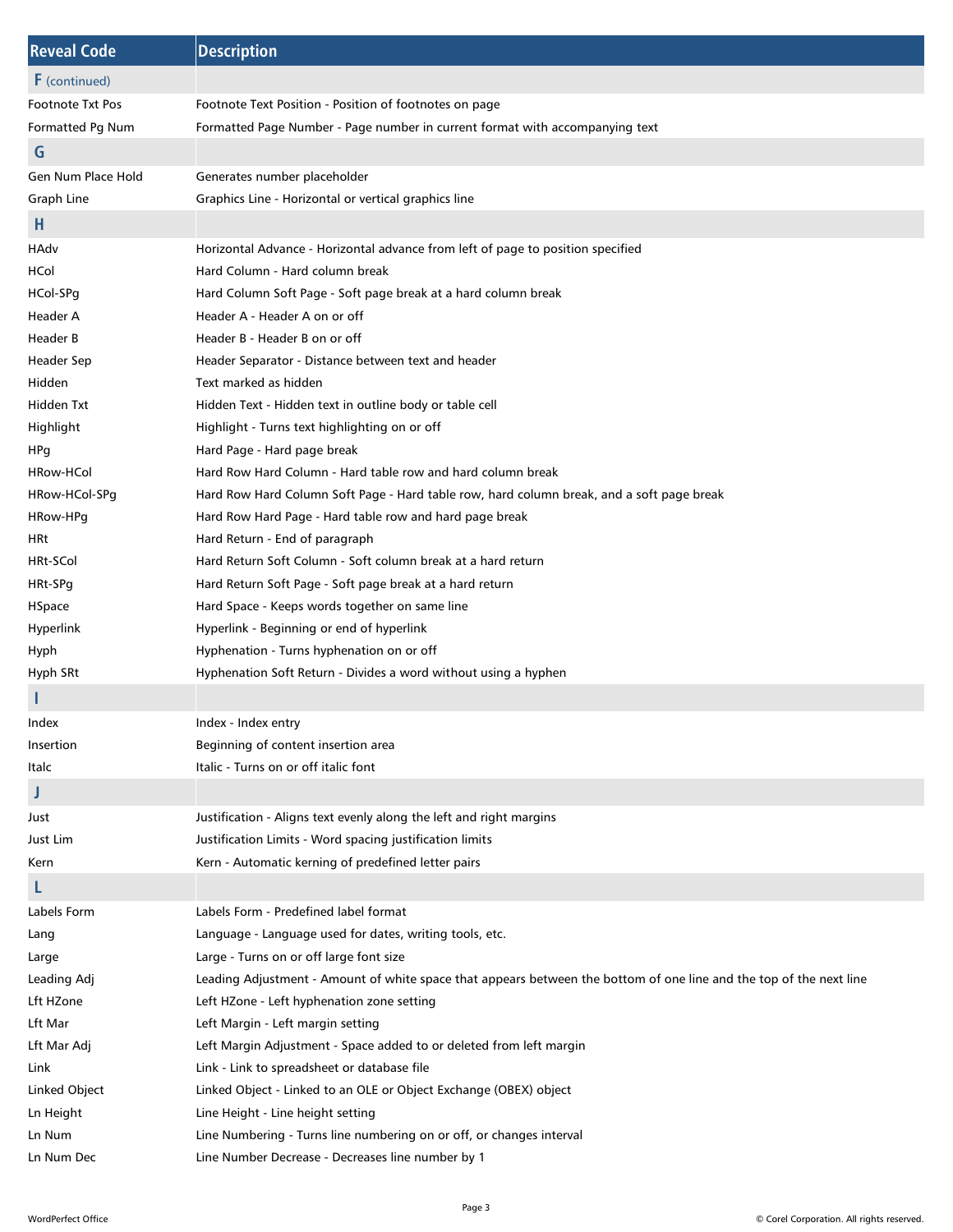| <b>Reveal Code</b> | <b>Description</b>                                                              |
|--------------------|---------------------------------------------------------------------------------|
| L (continued)      |                                                                                 |
| Ln Num Disp        | Line Number Display - Displays and prints line number                           |
| Ln Num Inc         | Line Number Increase - Increases line number by 1                               |
| Ln Num Meth        | Line Numbering Method - Numbers, letters, or Roman numerals                     |
| Ln Num Set         | Line Number Setting - Applies specified line number                             |
| Ln Spacing         | Line Spacing - Line spacing setting                                             |
| M                  |                                                                                 |
| Macro Func         | Macro Function - WordPerfect code embedded in a macro command                   |
| Math               | Math - Turns Math feature on or off                                             |
| Math Def           | Math Definition - Defines Math columns                                          |
| Math Neg           | Math Negative - Uses number as a negative in calculations (Math)                |
| Min Footer         | Minimum Footer Size                                                             |
| Min Header         | Minimum Header Size                                                             |
| Mrk Txt T.O.C.     | Mark Text T.O.C. - Marks text for Table of Contents                             |
| N                  |                                                                                 |
| Named Region       | Beginning of User Assistant named region                                        |
| $\mathbf 0$        |                                                                                 |
| Open Style         | Open Style - Affects all subsequent text                                        |
| Outline            | Outline - Outline definition, or beginning or end of outline                    |
| Outln              | Outline - Turns on or off outline font text                                     |
| P                  |                                                                                 |
| Paper Sz/Typ       | Paper Size/Type - Paper size and format                                         |
| Para Border        | Paragraph Border - Specifies the beginning or end of a paragraph border setting |
| Para Num           | Paragraph Number - Inserts paragraph numbers                                    |
| Para Num Dec       | Paragraph Number Decrease - Decreases paragraph number by 1                     |
| Para Num Disp      | Paragraph Number Display - Displays and prints paragraph number                 |
| Para Num Inc       | Paragraph Number Increase - Increases paragraph number by 1                     |
| Para Num Meth      | Paragraph Numbering Method - Numbers, letters, or Roman numerals                |
| Para Num Set       | Paragraph Number Setting - Specified paragraph number takes effect here         |
| Para Spacing       | Paragraph Spacing - Sets space between paragraphs                               |
| Para Style         | Paragraph Style - Applies to entire paragraph                                   |
| Pause Ptr          | Pause Printer - Pauses the printer                                              |
| Pg Border          | Page Border - Page border setting                                               |
| Pg Num Dec         | Page Number Decrease - Decreases page number by 1                               |
| Pg Num Disp        | Page Number Display - Displays and prints page number                           |
| Pg Num Fmt         | Page Number Format - Page numbering format                                      |
| Pg Num Inc         | Page Number Increase - Increases page number by 1                               |
| Pg Num Meth        | Page Numbering Method - Numbers, letters, or Roman numerals                     |
| Pg Num Pos         | Page Number Position - Page number position setting                             |
| Pg Num Set         | Page Number Setting - Applies specified page number                             |
| Ptr Cmnd           | Printer Command - Embedded printer command                                      |
| R                  |                                                                                 |
| Redln              | Redline - Turns on or off redlining                                             |
| Ref Box            | Reference Box - Cross-reference to graphics box number (from caption)           |
| Ref Chap           | Reference Chapter - Cross-reference to chapter number                           |
| <b>Ref Count</b>   | Reference Counter - Cross-reference to counter                                  |
| Ref Endnote        | Reference Endnote - Cross-reference to endnote number                           |
| Ref Footnote       | Reference Footnote - Cross-reference to footnote number                         |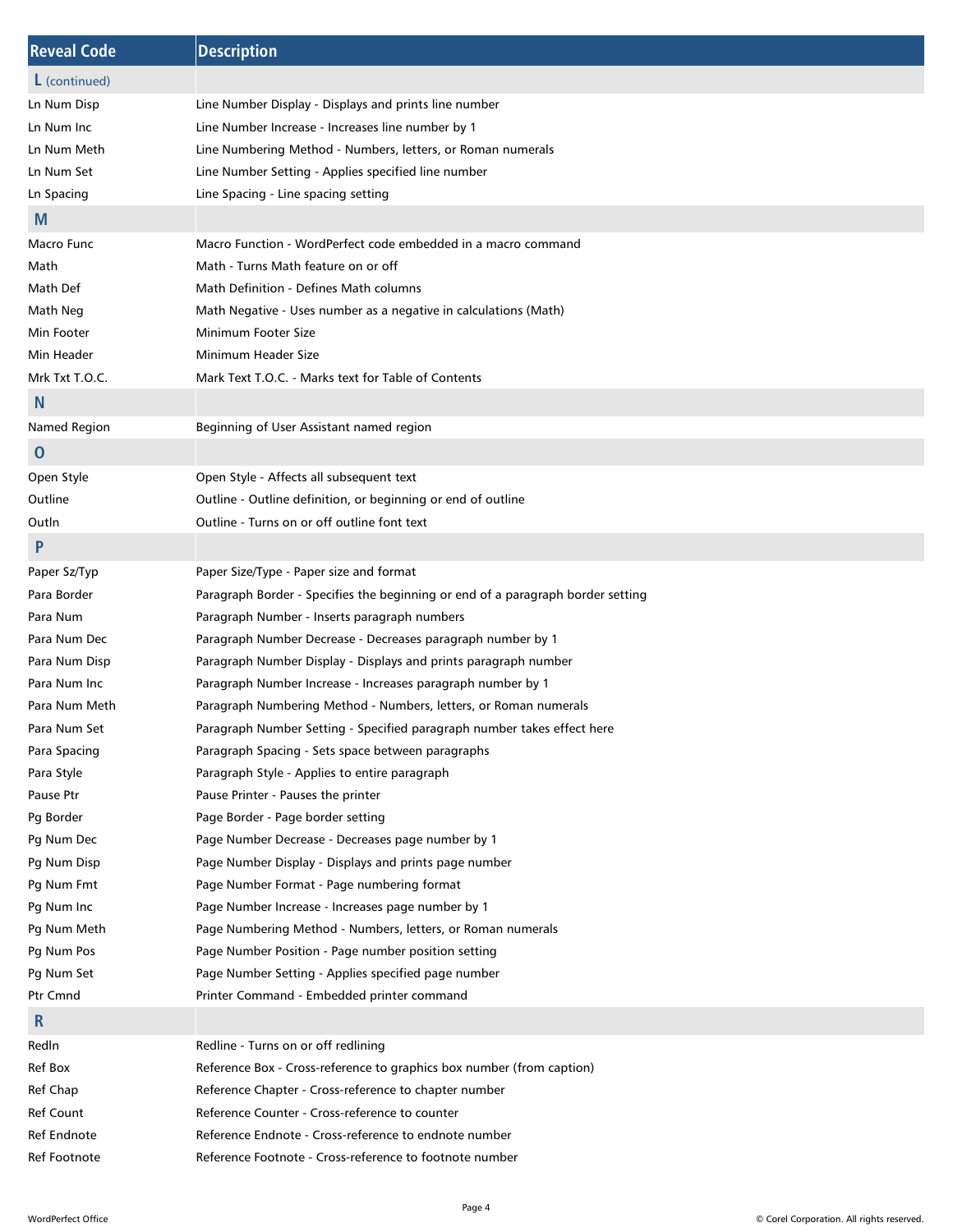| <b>Reveal Code</b>   | <b>Description</b>                                                                                    |
|----------------------|-------------------------------------------------------------------------------------------------------|
| <b>R</b> (continued) |                                                                                                       |
| Ref Para             | Reference Paragraph - Cross-reference to paragraph number                                             |
| Ref Pg               | Reference Page - Cross-reference to page number                                                       |
| Ref Sec Pg           | Reference Secondary Page - Cross-reference to secondary page number                                   |
| Ref Vol              | Reference Volume - Cross-reference to volume number                                                   |
| Rgt HZone            | Right HZone - Right hyphenation zone setting                                                          |
| <b>Rgt Mar</b>       | Right Margin - Right margin setting                                                                   |
| Rgt Mar Adj          | Right Margin Adjustment - Space added to or deleted from right margin                                 |
| Row                  | Row - End of table row                                                                                |
| Row-SCol             | Row Soft Column - Soft column break at the end of a table row                                         |
| Row-SPg              | Row Soft Page - Soft page break at the end of a table row                                             |
| S                    |                                                                                                       |
| Sec Pg Num Dec       | Secondary Page Number Decrease - Decreases secondary page number by 1                                 |
| Sec Pg Num Disp      | Secondary Page Number Display - Displays and prints secondary page number                             |
| Sec Pg Num Inc       | Secondary Page Number Increase - Increases secondary page number by 1                                 |
| Sec Pg Num Meth      | Secondary Page Numbering Method - Numbers, letters, or Roman numerals                                 |
| Sec Pg Num Set       | Secondary Page Number Setting - Applies specified secondary page number                               |
| Select               | Select - Selects (block) text to be moved, copied, or modified                                        |
| Shadw                | Shadow - Turns on or off drop shadow effect                                                           |
| Sm Cap               | Small Caps - Turns on or off small capital letter formatting                                          |
| Small                | Small - Turns on or off small font size                                                               |
|                      | Sound - Sound clip                                                                                    |
| Sound                | Soft Return - End of line                                                                             |
| SRt<br>SRt-SCol      | Soft Return Soft Column - Soft column break at a soft return                                          |
|                      |                                                                                                       |
| SRt-SPq              | Soft Return Soft Page - Soft page break at a soft return                                              |
| StkOut               | Strikeout - Turns on or off strikethrough formatting                                                  |
| Style                | Style - Additional elements of paragraph style                                                        |
| Subdivided Pg        | Subdivided Page - Divides physical page into two logical pages                                        |
| Subdoc               | Subdocument - Location in a master document where a subdocument is linked                             |
| Subdoc Begin         | Subdocument Begin - Beginning of expanded subdocument in master document                              |
| Subdoc End           | Subdocument End - End of expanded subdocument in master document                                      |
| Subscpt              | Subscript - Turns on or off subscript text                                                            |
| <b>Subtot Entry</b>  | Subtotal Entry (Math)                                                                                 |
| <b>Suppress</b>      | Suppress - Prevents the printing of headers, footers, page numbers or watermarks for the current page |
| Suprscpt             | Superscript - Turns on or off superscript text                                                        |
| т                    |                                                                                                       |
| T.O.A.               | T.O.A. - Table of authorities citation, full form or short form                                       |
| Tab Set              | Tab Settings - Specifies tab type, position, etc.                                                     |
| Target               | Target - Location to which a cross-reference refers                                                   |
| Tbl Def              | Table Definition - Defines table format                                                               |
| Tbl Off              | Table Off - End of table                                                                              |
| THCol                | Temporary Hard Column - Temporary hard column break                                                   |
| THCol-SPg            | Temporary Hard Column Soft Page - Soft page break at a temporary hard column break                    |
| Thousands Sep        | Thousands Separator - Character that separates hundreds from thousands                                |
| <b>THPg</b>          | Temporary Hard Page - Temporary hard page break                                                       |
| <b>Top Mar</b>       | Top Margin - Top margin setting                                                                       |
| <b>Tot Pgs Disp</b>  | Total Pages Display - Displays and prints the total number of pages                                   |
| Tot Pgs Meth         | Total Pages Method - Numbers, letters, or Roman numerals                                              |
| <b>Total Entry</b>   | Total Entry (Math)                                                                                    |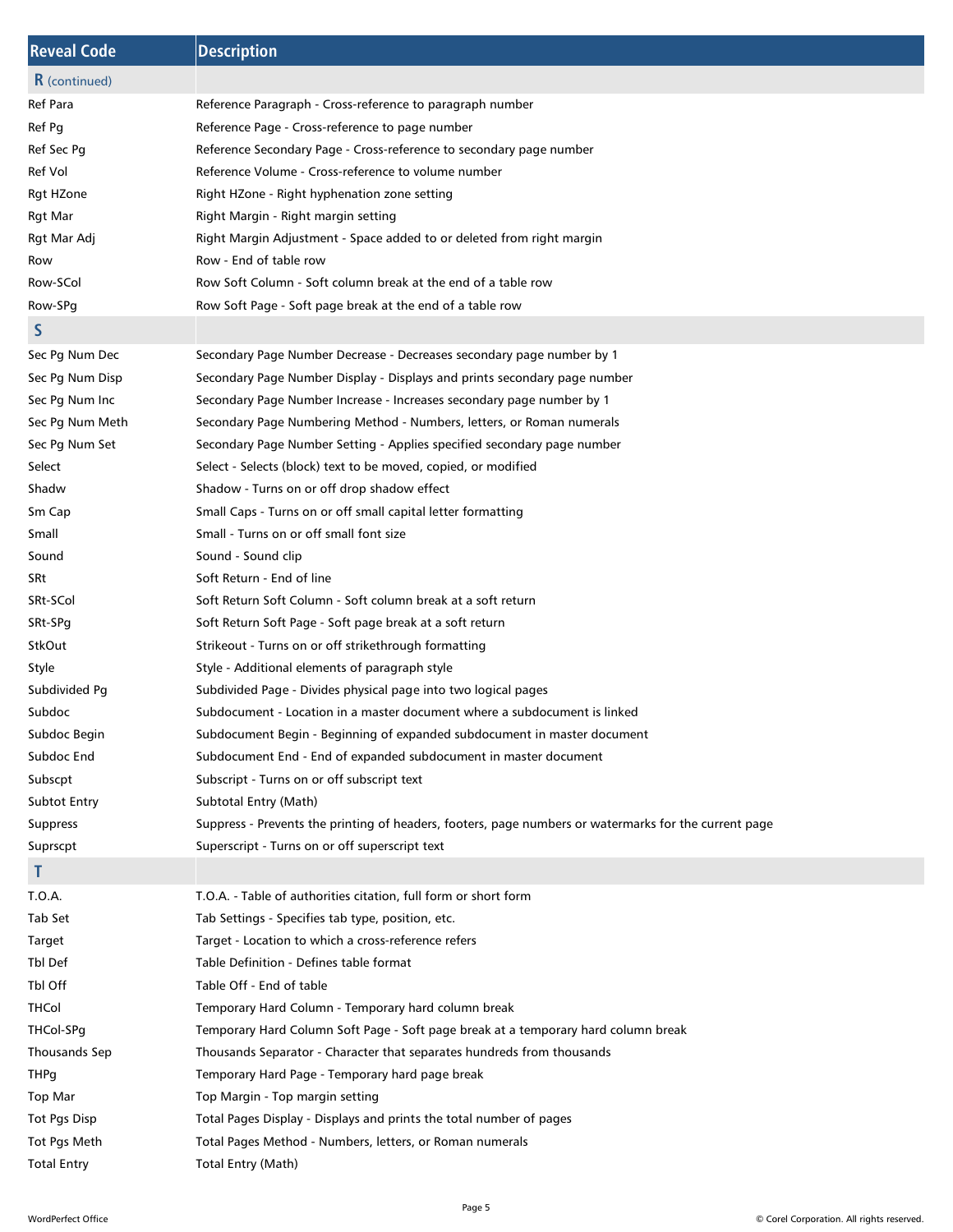| <b>Reveal Code</b>     | <b>Description</b>                                                                               |
|------------------------|--------------------------------------------------------------------------------------------------|
| <b>T</b> (continued)   |                                                                                                  |
| <b>Two-Sided Print</b> | Two-Sided Print - Turns on or off two-sided printing (duplexing)                                 |
| U                      |                                                                                                  |
| Und                    | Underline - Turns on or off underlining text                                                     |
| Undrln Color           | Underline Color - Turns on or off color of underline                                             |
| Undrln Space           | Underline Spaces - Specify whether spaces are underlined                                         |
| Undrln Tab             | Underline Tabs - Specify whether tabs are underlined                                             |
| $\mathbf v$            |                                                                                                  |
| VAdv                   | Vertical Advance - Vertical advance from top of page to position specified                       |
| Very Large             | Very Large - Turns on or off very large font size                                                |
| Vol Num Dec            | Volume Number Decrease - Decreases volume number by 1                                            |
| Vol Num Disp           | Volume Number Display - Displays and prints volume number                                        |
| Vol Num Inc            | Volume Number Increase - Increases volume number by 1                                            |
| Vol Num Meth           | Volume Numbering Method - Numbers, letters, or Roman numerals                                    |
| Vol Num Set            | Volume Number Setting - Applies specified volume number                                          |
| W                      |                                                                                                  |
| Watermark A            | Watermark A - Watermark A on or off                                                              |
| Watermark B            | Watermark B - Watermark B on or off                                                              |
| Wid/Orph               | Widow/Orphan - Prevents the first and last lines of paragraphs from being separated across pages |
| Wrd/Ltr Spacing        | Word/Letter Spacing - Spacing between words and letters                                          |
| <b>Writing Tools</b>   | Writing Tools - Enables or disables Spell Checker and Grammatik                                  |
| X                      |                                                                                                  |
| XML Char Ref           | XML Character Reference                                                                          |
| <b>XML Entity Ref</b>  | <b>XML Entity Reference</b>                                                                      |
| XML Marked Sec         | <b>XML Marked Section</b>                                                                        |
| <b>XML Proc Inst</b>   | XML Processing Instruction                                                                       |
| <b>XML WP Data</b>     | XML WP Data - Turns on or off XML validation or output                                           |
|                        | <b>Codes starting with punctuation marks or symbols</b>                                          |
| - Hyphen               | Regular hyphen - Always displays and prints                                                      |
| - Soft Hyphen          | Soft Hyphen - Displays and prints only at a word break                                           |
| [Back Tab]             | Back tab with dot leaders                                                                        |
| [Center on Marg]       | Center on margin with dot leaders                                                                |
| [Center on Pos]        | Center on position with dot leaders                                                              |
| [Center Tab]           | Center tab with dot leaders                                                                      |
| [Decimal Tab]          | Decimal tab with dot leaders                                                                     |
| [Flush Right]          | Flush right with dot leaders                                                                     |
| [Hd Back Tab]          | Hard back tab with dot leaders                                                                   |
| [Hd Center on Marg]    | Hard center on margin with dot leaders                                                           |
| [Hd Center on Pos]     | Hard center on position with dot leaders                                                         |
| [Hd Center Tab]        | Hard center tab with dot leader                                                                  |
| [Hd Decimal Tab]       | Hard decimal tab with dot leaders                                                                |
| [Hd Flush Right]       | Hard flush right with dot leaders                                                                |
| [Hd Left Ind]          | Hard left indent with dot leaders (all lines of paragraph)                                       |
| [Hd Left Tab]          | Hard left tab with dot leaders (current line only)                                               |
| [Hd Left/Right Ind]    | Hard left/right indent with dot leaders (all lines of paragraph)                                 |
| [Hd Right Tab]         | Hard right tab with dot leaders                                                                  |
| $[Hd$ Tab $]$          | Hard tab with dot leaders                                                                        |
| [Hd Tbl Tab]           | Hard table tab with dot leaders                                                                  |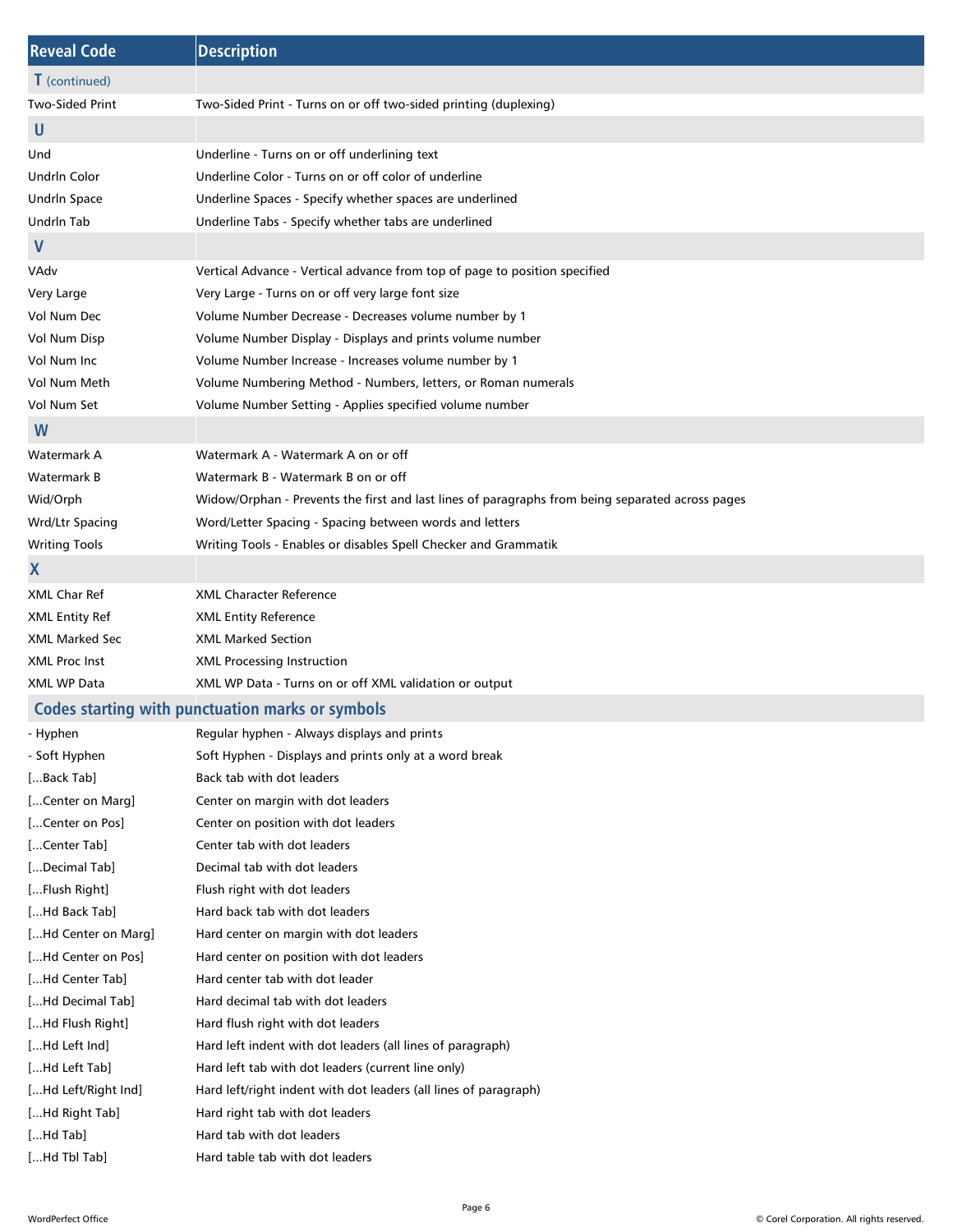| <b>Reveal Code</b>                                                                             | <b>Description</b>                                                                    |
|------------------------------------------------------------------------------------------------|---------------------------------------------------------------------------------------|
| <b>Codes starting with punctuation marks or symbols (continued)</b>                            |                                                                                       |
| [Left Ind]                                                                                     | Left indent with dot leaders                                                          |
| [Left Tab]                                                                                     | Left tab with dot leaders                                                             |
| [Left/Right Ind]                                                                               | Left/Right indent with dot leaders                                                    |
| [Right Tab]                                                                                    | Right tab with dot leaders                                                            |
| [Tab]                                                                                          | Tab with dot leaders                                                                  |
| [Tbl Tab]                                                                                      | Table tab with dot leaders                                                            |
| [Attached Text>                                                                                | Marks the beginning of the text that has attached text                                |
| [Back Tab]                                                                                     | Back tab                                                                              |
| [Center on Marg]                                                                               | Center on margin                                                                      |
| [Center on Pos]                                                                                | Center on position                                                                    |
| [Center Tab]                                                                                   | Center tab                                                                            |
| [Char Count]                                                                                   | Character count                                                                       |
| [Decimal Tab]                                                                                  | Decimal tab                                                                           |
| [Flush Right]                                                                                  | Flush right                                                                           |
| [Gen Txt>                                                                                      | Generated text - Beginning of index, list, table of contents, or table of authorities |
| [Hd Back Tab]                                                                                  | Hard back tab                                                                         |
| [Hd Center on Marg]                                                                            | Hard center on margin                                                                 |
| [Hd Center on Pos]                                                                             | Hard center on position                                                               |
| [Hd Center Tab]                                                                                | Hard center tab                                                                       |
| [Hd Decimal Tab]                                                                               | Hard decimal tab                                                                      |
| [Hd Flush Right]                                                                               | Hard flush right                                                                      |
| [Hd Left Ind]                                                                                  | Hard left indent (all lines of paragraph)                                             |
| [Hd Left Tab]                                                                                  | Hard left tab (current line only)                                                     |
| [Hd Left/Right Ind]                                                                            | Hard left or right indent (all lines of paragraph)                                    |
| [Hd Right Tab]                                                                                 | Hard right tab                                                                        |
| [Hd Tab]                                                                                       | Hard tab                                                                              |
| [Hd Tbl Tab]                                                                                   | Hard table tab                                                                        |
| [Left Ind]                                                                                     | Left indent                                                                           |
| [Left Tab]                                                                                     | Left tab                                                                              |
| [Left/Right Ind]                                                                               | Left/Right indent                                                                     |
| [Line Count]                                                                                   | Line count                                                                            |
| [OLE Link Begin]                                                                               | OLE Link Begin - Beginning of OLE data link                                           |
| [OLE Link End]                                                                                 | OLE Link End - End of OLE data link                                                   |
| [Right Tab]                                                                                    | Right tab                                                                             |
| [Tab]                                                                                          | Tab                                                                                   |
| [Tbl Tab]                                                                                      | Table tab                                                                             |
| [Third Party]                                                                                  | Third-party data embedded by a third-party-handler extension                          |
| [Undo> <undo]< td=""><td>Marks an undo area</td></undo]<>                                      | Marks an undo area                                                                    |
| [XML Tag>                                                                                      | Beginning of an XML tag (SGML/XML editor)                                             |
| <attached td="" text]<=""><td>Marks the end of the text that has attached text</td></attached> | Marks the end of the text that has attached text                                      |
| $<$ XML Tag]                                                                                   | End of an XML tag (SGML/XML editor)                                                   |
| Merge Codes (codes used in merges)                                                             |                                                                                       |
| [MRG: BEEP]                                                                                    | BEEP - causes your computer to beep                                                   |
| [MRG: BREAK]                                                                                   | BREAK - exits from a loop before it would normally end                                |
| [MRG: CANCELOFF]                                                                               | CANCELOFF - stops the Esc key from performing its normal function                     |
| [MRG: CANCELON]                                                                                | CANCELON - enables the Esc key after it has been disabled with the CANCELOFF command  |

- [MRG: CONTINUE] CONTINUE executes the commands in the next CASEOF statement
- [MRG: DATE] DATE inserts the current date in merged documents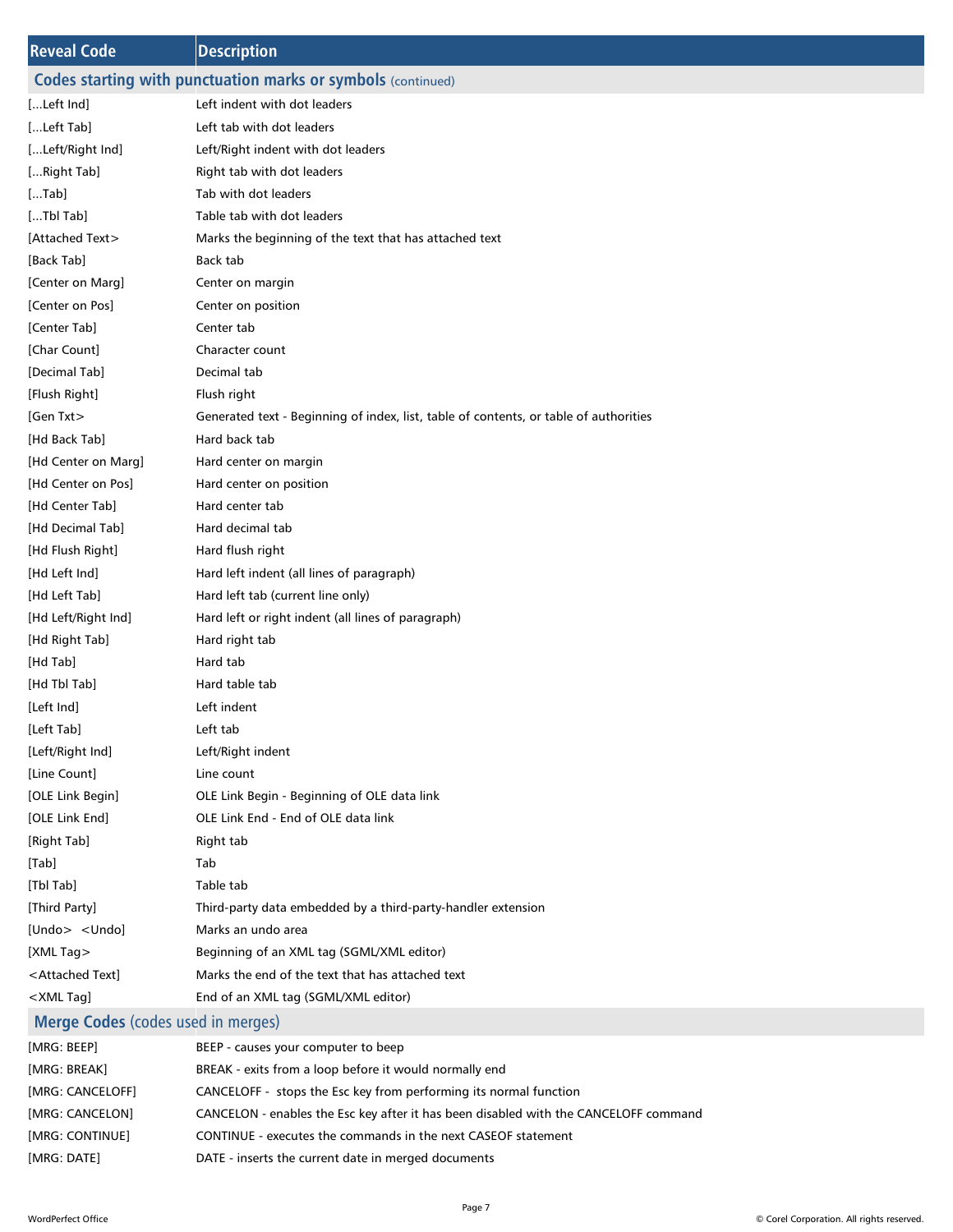| <b>Reveal Code</b>             | <b>Description</b>                                                                                                         |
|--------------------------------|----------------------------------------------------------------------------------------------------------------------------|
| <b>Merge Codes (continued)</b> |                                                                                                                            |
| [MRG: DEFAULT]                 | DEFAULT - with the SWITCH command, covers all cases not covered by CASEOF                                                  |
| [MRG: DISPLAYSTOP]             | DISPLAYSTOP - stops the display of text after a KEYBOARD command                                                           |
| [MRG: ELSE]                    | ELSE - marks the beginning of the commands that execute when the IF value is zero (false)                                  |
| [MRG: ENDFIELD]                | ENDFIELD - signals the end of a field in a data file                                                                       |
| [MRG: ENDFOR]                  | ENDFOR - signals the end of FORNEXT and FOREACH loops                                                                      |
| [MRG: ENDIF]                   | ENDIF - marks the end of an IF structure                                                                                   |
| [MRG: ENDRECORD]               | ENDRECORD - signals the end of a record in a data file                                                                     |
| [MRG: ENDSWITCH]               | <b>ENDSWITCH - ends a SWITCH statement</b>                                                                                 |
| [MRG: ENDWHILE]                | ENDWHILE - signals the end of a WHILE loop                                                                                 |
| [MRG: NEXT]                    | NEXT - executes the next iteration of a FORNEXT, FOREACH, or WHILE loop                                                    |
| [MRG: NEXTRECORD]              | NEXTRECORD - moves the record pointer in a data file to the next record                                                    |
| [MRG: PAGEOFF]                 | PAGE - eliminates the hard page code [HPg] between copies of the form file in the merged document                          |
| [MRG: PAGEON]                  | PAGE - reinstates the use of hard page codes between copies of the form file in the merged document                        |
| [MRG: PRINT]                   | PRINT - sends the current merged text to the printer                                                                       |
| [MRG: PROCESS]                 | PROCESSOFF - ends a PROCESSON command                                                                                      |
| [MRG: PROCESS]                 | PROCESSON - ensures that codes are processed even if they are not in the field or record being processed by the form file  |
| [MRG: QUIT]                    | QUIT - stops the execution of a merge                                                                                      |
| [MRG: REPEATROW]               | REPEATROW - inserts that row for each record in the data file                                                              |
| [MRG: RETURN]                  | RETURN - marks the end of a subroutine and signal the merge to return from a CALL command                                  |
| [MRG: RETURNCANCEL]            | RETURNCANCEL - causes execution to leave the current level and return a Cancel to the next higher level                    |
| [MRG: RETURNERROR]             | RETURNERROR - cause execution to leave the current level and return an error to the next higher level                      |
| [MRG: REWRITE]                 | REWRITE - rewrites the document window                                                                                     |
| [MRG: STEPOFF]                 | STEPOFF - turns off a single step execution after it has been turned on                                                    |
| [MRG: STOP]                    | STOP - stops all execution                                                                                                 |
| ASSIGN                         | ASSIGN - assigns the value returned by expr to the global variable var                                                     |
| ASSIGNLOCAL                    | ASSIGNLOCAL - assigns the value returned by expr to the local variable var                                                 |
| <b>CALL</b>                    | CALL - transfers execution to the label subroutine                                                                         |
| <b>CAPS</b>                    | CAPS - capitalizes the first character of each word in the returned expression                                             |
| CASEOF                         | CASEOF - enters multiple merge expressions within the parentheses                                                          |
| CHAINDATA                      | CHAINDATA - begins using records from the named data file, when the end of the current data file is reached                |
| <b>CHAINFORM</b>               | CHAINFORM - continues the merge with an additional form file after all records have been merged with the current form file |
| <b>CHAINMACRO</b>              | CHAINMACRO - starts the named macro at the end of the merge                                                                |
| <b>CHAR</b>                    | CHAR - prompts the user to input a single character                                                                        |
| <b>CODES</b>                   | CODES - allows for the entering of merge codes and have the merge ignore any formatting or text you might add              |
| <b>COMMENT</b>                 | COMMENT - allows for the inclusion of comments that will make the merge easier to understand                               |
| <b>CTON</b>                    | CTON - converts a character to a unique number                                                                             |
| <b>DOCUMENT</b>                | DOCUMENT - inserts the named document into the merged document                                                             |
| <b>EMBEDMACRO</b>              | EMBEDMACRO - embeds macro commands within a merge                                                                          |
| <b>FIELD</b>                   | FIELD - inserts the contents of the named (or numbered) field in the merged document or in another merge command           |
| <b>FIELDNAMES</b>              | FIELDNAMES - declares the names and order of the fields in a data file                                                     |
| <b>FIRSTCAP</b>                | FIRSTCAP - capitalizes the first letter of the first word in the returned expression                                       |
| <b>FOREACH</b>                 | FOREACH - assigns a list of items to one variable                                                                          |
| <b>FORNEXT</b>                 | FORNEXT - executes a series of commands a certain number of times                                                          |
| <b>GETSTRING</b>               | GETSTRING - prompts the user by displaying a dialog box                                                                    |
| GO                             | GO - transfers execution to the location in the merge file indicated by label                                              |
| IF                             | IF - executes a set of commands only if a certain condition exists                                                         |
| <b>IFBLANK</b>                 | IFBLANK - executes a set of commands if the indicated field is blank                                                       |
| <b>IFEXISTS</b>                | IFEXISTS - executes a set of commands if the indicated field is not blank                                                  |
| <b>IFNOTBLANK</b>              | IFNOTBLANK - executes a set of commands if the indicated field is not blank                                                |